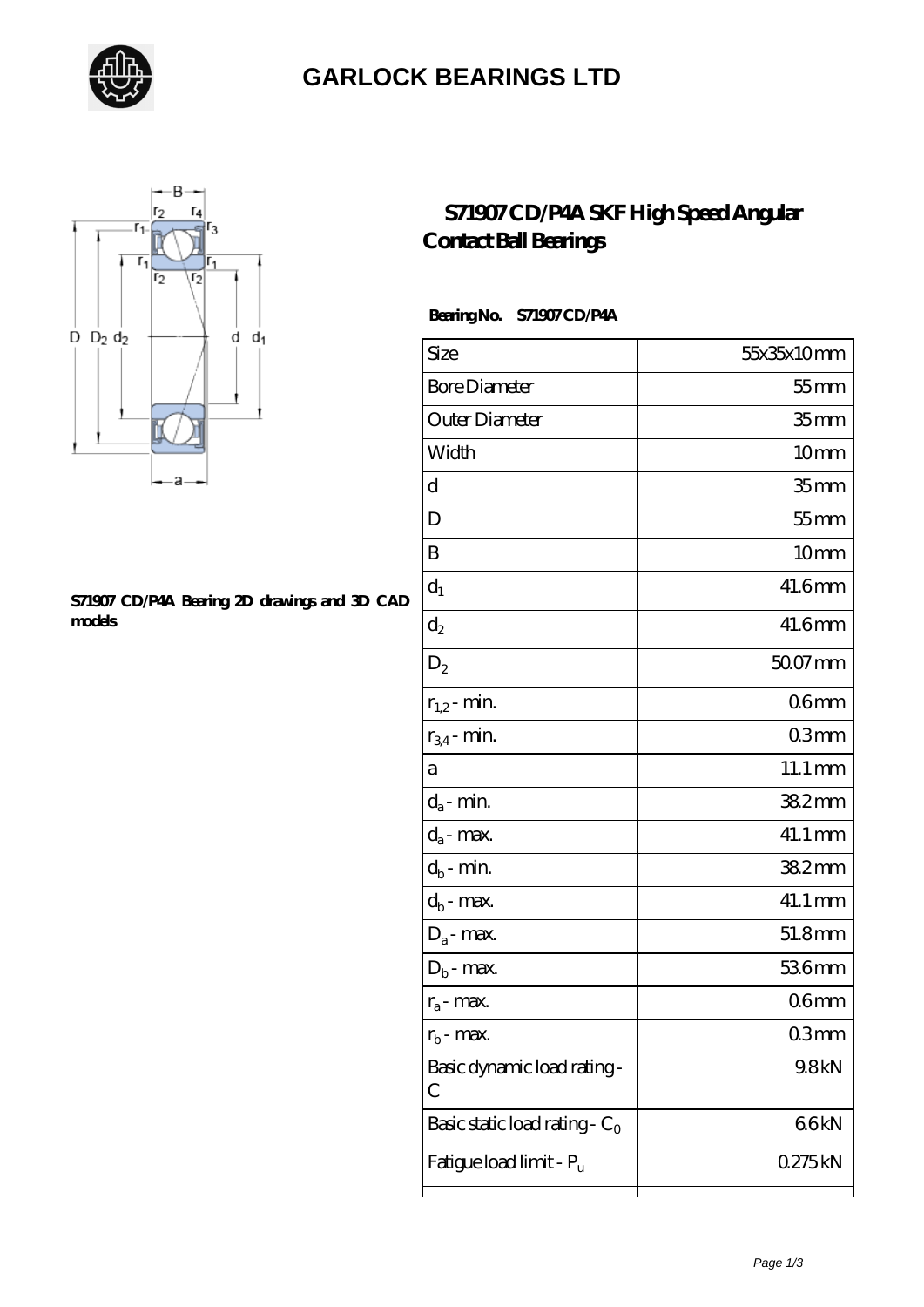

# **[GARLOCK BEARINGS LTD](https://letterstopriests.com)**

| Limiting speed for grease<br>lubrication | 26000r/min       |
|------------------------------------------|------------------|
| Ball - $D_w$                             | 5556mm           |
| $Ball - z$                               | 21               |
| Calculation factor - $f_0$               | 104              |
| Preload class $A - G_A$                  | 35N              |
| Preload class $B - G_B$                  | 70N              |
| Preload class C - $G_C$                  | 140N             |
| Preload class $D - G_D$                  | 280N             |
| Calculation factor - f                   | 1.1              |
| Calculation factor - f                   | 1                |
| Calculation factor - $f_{2A}$            | 1                |
| Calculation factor - f <sub>2B</sub>     | 1.04             |
| Calculation factor - $f_{\chi}$          | 1.09             |
| Calculation factor - $f_{2D}$            | 1.15             |
| Calculation factor - f <sub>HC</sub>     | 1                |
| Preload class A                          | 32N/micron       |
| Preload class B                          | 42N/micron       |
| Preload class C                          | 58N/micron       |
| Preload class D                          | 82N/micron       |
| $d_1$                                    | 41.6mm           |
| $d_2$                                    | 41.6mm           |
| $D_2$                                    | $5007$ mm        |
| $r_{1,2}$ min.                           | 06 <sub>mm</sub> |
| $r_{34}$ min.                            | 03mm             |
| $d_a$ min.                               | 382mm            |
| $d_a$ max.                               | 41.1 mm          |
| $d_b$ min.                               | 38.2mm           |
| $d_h$ max.                               | 41.1 mm          |
| $D_a$ max.                               | 51.8mm           |
| $D_{\rm b}$ max.                         | 536mm            |